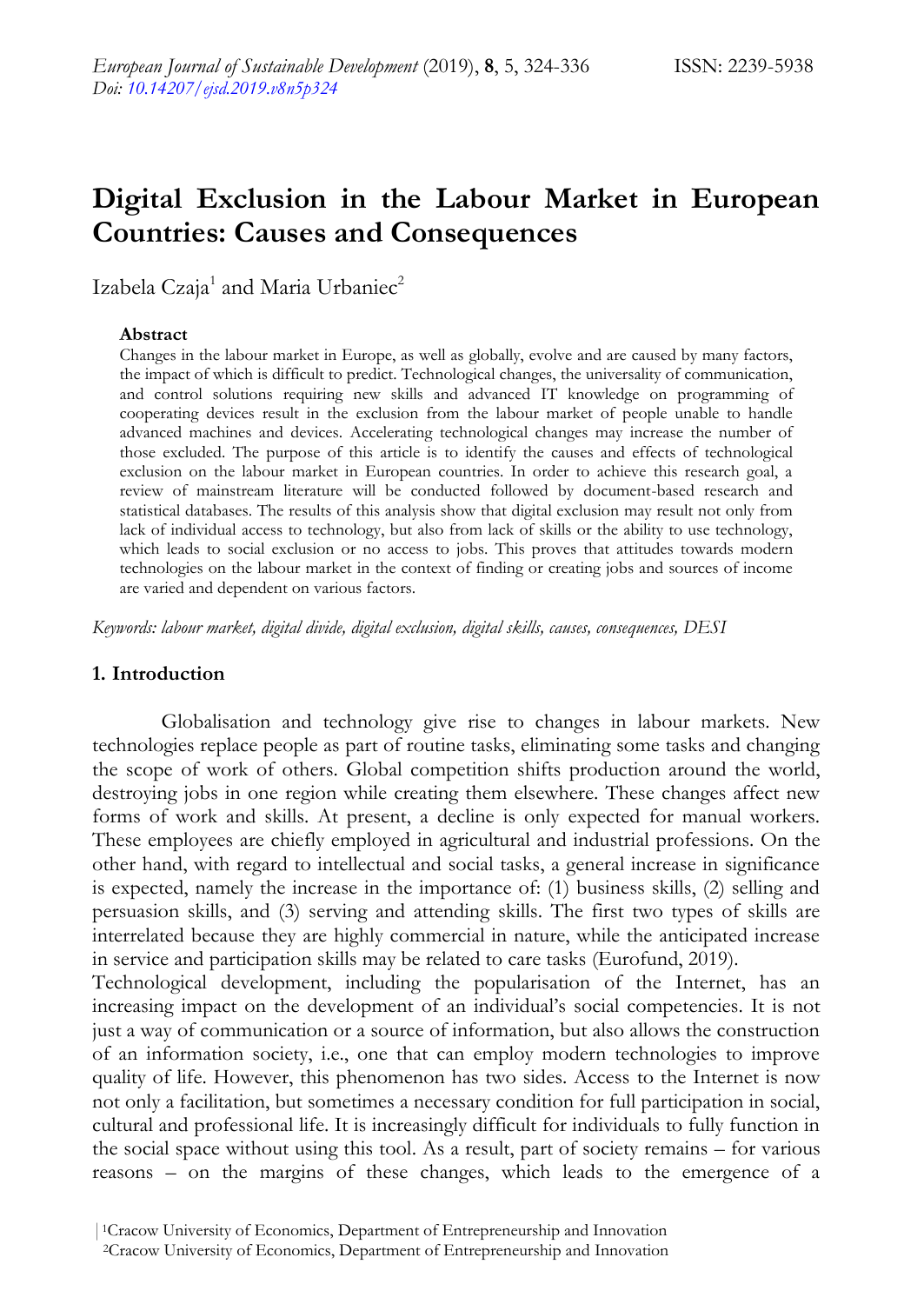phenomenon called "digital exclusion" (e-exclusion).

Digital exclusion may result not only from lack of individual access to technology, but also from the lack of skills or the ability to use technology, which leads to social exclusion or no access to jobs. Initially, digital exclusion and the digital divide focused on computer access and the ability to use it. Due to the fact that understanding digital exclusion has evolved over the years, the scope of the discussion has changed from access to computers to acquiring skills and abilities to understand that limited access to the Internet is one aspect of digital exclusion that can lead to social exclusion (van Dijk, 2013). The concept of digital exclusion is a common research problem, but it has not yet been sufficiently researched. A significant aspect of this research is to examine important factors leading to the unequal access and use of ICT. The literature points out that the digital divide integrates technical, social and motivational aspects resulting from different approaches to digital exclusion.

The aim of this article is to analyse the causes and effects of technological exclusion on the European Union labour market. This will enable finding an answer to the research questions, to what extent does the phenomenon of digital exclusion occur in the EU, and what are its causes and consequences? Therefore, a literature review based on the critical literature analysis method will be carried out, followed by an analysis based on documents and statistical databases (descriptive analysis of secondary data).

The article's structure includes four sections apart from the introduction. In the first section, a review of literature on the causes and consequences of digital exclusion will be carried out. Next, the research methodology and data sources will be described. In the third section the results of the research analysis based on data from the Digital Economy and Society Index (DESI) and Eurostat will be presented. In the following section, the results of the analysis will be discussed and, subsequently, the most important conclusions will be summarised.

## **2. Literature Review**

The term "digital exclusion" refers to the concept of "social exclusion" understood as the lack of access to certain goods necessary for normal functioning in society. It was formulated in the 1970s as a reflection of the multidimensionality of social life. In general terms, social exclusion may concern work, consumption, participation in culture, life of local communities, and politics (Haddon, 2000). Although the concept of digital exclusion first appeared in relation to technological disparities between developed and developing countries, in developed Western capitalist societies, the supranational goal of these debates quickly changed into the issue of technological inequalities in individual countries.

The uneven spread of new technologies has contributed not only to digital exclusion, but also to the digital divide. According to the OECD definition, the digital divide is a phenomenon of social inequality, or even the creation of a gap between individuals, households, enterprises and regions with different levels of socio-economic development related to access and use of information and communication technologies in all spheres of economic activity (OECD, 2001). In addition, the literature also introduces the term "information and communication poverty" (Tomczyńska, 2017). General concerns about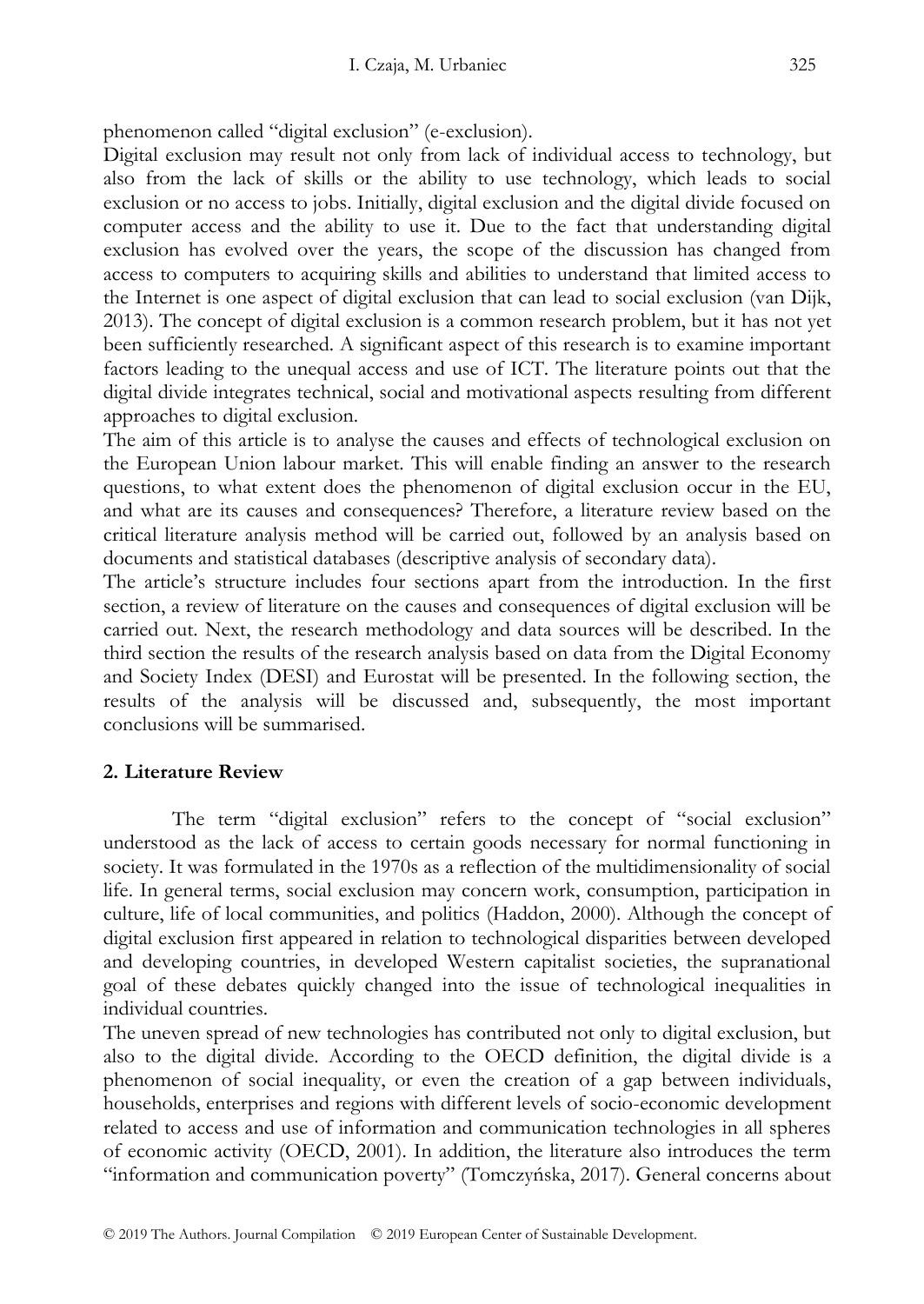"information inequality" appeared in public and political debate in the 1990s (Selwyn, 2004). Political and popular concepts of the digital divide are usually dichotomous – either you have access to ICT or you do not. From this perspective, the digital divide is easy to define and, as a result, overcome (Edwards-Johnson, 2000). It is usually conceptualised by the dominant logic of goods, the division of which entails the delivery of digital goods to vulnerable groups of the population. Srivastava and Shainesh (2015) postulate an alternative dominating logic in services featuring a division of knowledge, e.g. health care and education. Differences in the level of services consumed by different people are a key aspect of the current digital divide.

In literature, other ways to deflate the phenomenon can be found. Digital exclusion is identified with systemic differences in the access and use of modern technologies between individuals that differentiate education, income, occupation, place of residence and different stages of life (Helsper, 2012). Castells (2001), for whom digital exclusion is a division between individuals, enterprises, institutions, regions and societies possessing material and cultural conditions for functioning in the digital world, yet unable to adapt to the fast pace of changes, is an even more complex deflation. Bearing in mind the above theoretical assumptions, it is stated that the concept of the digital divide does not cover the entire spectrum of the phenomenon. It does not take into account the extent to which ICT is employed by users, neglects the level of digital competence, the existence of the necessary infrastructure, and the importance of social, economic, organisational and cultural factors. In connection with the above, it should be assumed that the term "digital exclusion" is more adequate.

Moreover, the "digital exclusion" is described as a multidimensional phenomenon (Cruz-Jesus, Oliveira, & Bacao, 2012; van Dijk, 2013; Zhao, Collier, & Deng, 2014). The first dimension is "motivational exclusion", which refers to mental barriers and aversion towards new technologies, which principally include: lack of faith in one's own abilities, lack of motivation and willingness to learn about modern technologies, and fear of new products. The second dimension – material exclusion – is associated with the common understanding of digital exclusion, i.e. the lack of the possibility of purchasing devices, software and network access services. The third dimension concerns skills and is understood as the lack of the ability to acquire, maintain or update ICT-related skills. Finally, the fourth dimension "use", which means that technology is used for a specific purpose. The individual dimensions of digital exclusion follow one another and the process is repeated as new technologies appear. Helsper (2012) proposed a theoretical model that assumes that specific areas of digital and social exclusion affect one another. These areas relate mainly to similar (economic, cultural, social, personal) resources. The model also proposes that digital exclusion is defined through access, skills and basic or motivational aspects.

Analysing reasons for digital exclusion, it can be pointed out that they evolve along with technological progress. According to research carried out 15 years ago, by order of the European Commission, the causes of digital exclusion included (EC, 2005):

 the unavailability of a PC at home, combined with lack of access at work or at Public Access Points,

- the high cost of PC ownership and Internet connection,
- the complexity of the technology and lack of basic skills,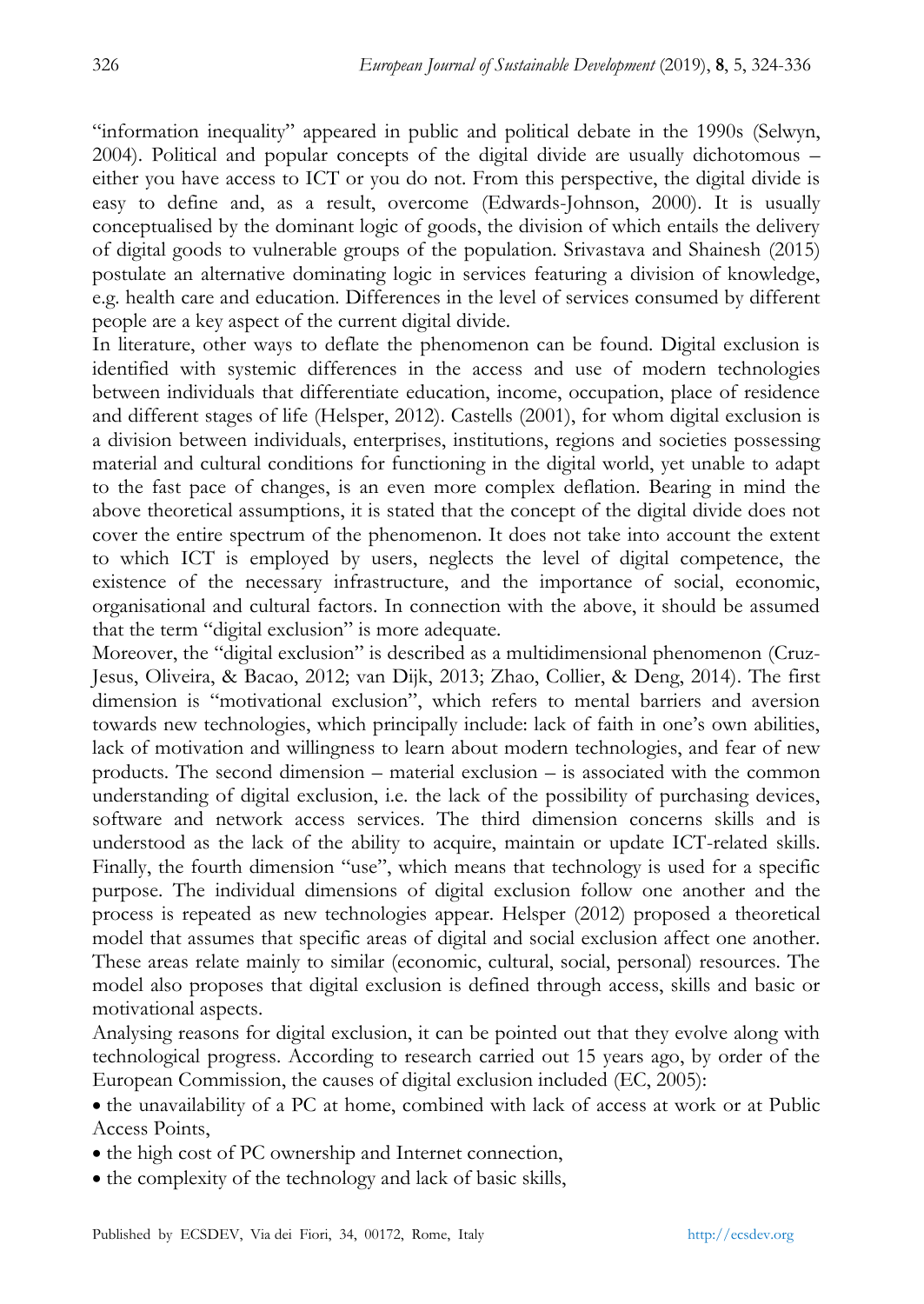- lack of awareness,
- lack of time,
- language barriers, and
- unavailability of useful content.

However, recent research shows that the reason for digital exclusion is not due to the lack of access to a computer or the Internet, but above all the lack of skills and ways to use it. For example, people belonging to groups with lower access to the Internet and in which fewer people use it usually have much lower skills and use the Internet in a less comprehensive way, i.e. mainly as a source of entertainment and not as a tool to improve their own life situation. The digital threat concerns less educated people, especially older ones. Difficulties are also faced by people living in smaller towns and earning lower incomes per household. On the other hand, better-educated Internet users from larger towns and richer families, use the Internet in a more instrumental way (Batorski, 2014). Van Deursen and Helsper (2015), in their research, also indicated that the Internet remains more beneficial for people of higher social status, not in terms of how much they use technology, but what they achieve as a result.

Another study showed that people adjusting to technological change were driven by utilitarian effects, hedonic results (i.e. play) and social results (i.e. status) (Venkatesh, 2001). However, non-adaptable people were under the influence of rapid changes in technology and the fear of aging. Demographic factors, age and education are still significant predictors of Internet use (Laukkanen, 2016). Based on the literature review, it can be concluded that the problem of digital exclusion is complex and multilevel. Digital exclusion is not just an issue of social inequality. Digital inequality and deficit of competencies have a wider significance for the competitiveness of the economy, as it generates a stay for more technologically advanced products and services, as well as for increasing the competencies necessary on the labour market.

Taking into account rapid technological changes, it is necessary to analyse not only the reasons, but also the consequences of the progressive development of the labour market. The current debate on digital inequalities focuses mainly on the measures and not on the purposes of using ICT. The conceptualisation of the digital divide should, however, combine issues of access to and use of technology with the consequences of involvement in ICT for individuals. The effects of accessing information, resources and services via ICT are not uniform for all users. An important element is therefore understanding the consequences or potential consequences of ICT use by people (Selwyn, 2004). Thus, the impact of ICT can be analysed in terms of the extent to which technology makes it possible for individuals to participate in and be part of society, i.e. the extent to which ICT increases our ability to fulfill active roles in society, and where lack of access to them is a barrier (Haddon, 2000).

Digitisation transforms existing jobs, requiring new skills to perform new tasks, which may mean that the current workforce should be reclassified or replaced by employees already possessing these skills. In addition, digitisation contributes to the creation of new jobs, while other jobs are rendered unnecessary. There are numerous studies in literature on the subject that estimate the creation of jobs and job destruction resulting from digitisation in traditional enterprises and industries. The results are highly diverse and depend on the methodology used as well as the countries studied (EESC, 2017; IFR,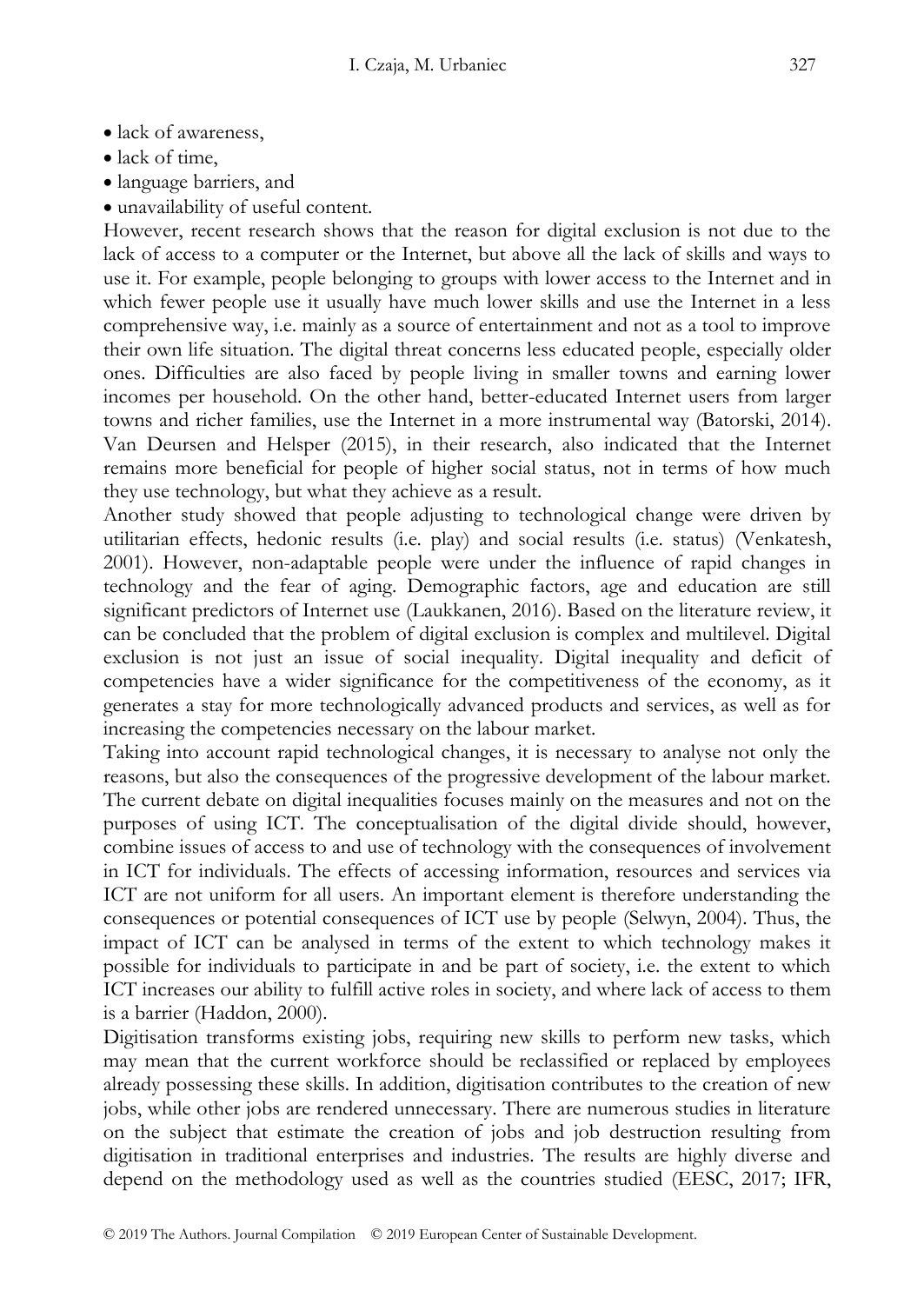2017). According to EESC (2017), digitisation is likely to contribute to the polarisation of the labour market. Particularly low- and middle-skill jobs are considered prone to automation. Digital skills will be highly sought after on future labour markets, similar to entrepreneurial skills and creativity. Owing to the right skills, people are prepared for good quality work and can use their potential as confident, active citizens. In a rapidly changing global economy, skills largely determine competitiveness and the ability to drive innovation (EC, 2016). They are a factor attracting investments and a catalyst for creating jobs and growth. That means that they are also the key to social cohesion.

## **3. Materials and Method**

The purpose of this article is to determine the causes and effects of technological exclusion on the European Union's labour market. The research analysis will be based on the analysis of secondary data contained in Eurostat and the Digital Economy and Society Index (DESI). This index was introduced in 2014 for the purpose of studying the development of processes and directions of digitisation in EU countries. It is an aggregate indicator consisting of 30 component indicators characterising the availability of digitisation, its use by economic entities (enterprises and institutions) and individual users (households), the ability and frequency of employing digital solutions at school, work and home, as well as in professional and private life. This index covers five basic areas (Table 1).

| No. Dimensions of DESI            | Specification of dimensions                                |
|-----------------------------------|------------------------------------------------------------|
| Connectivity                      | Fixed broadband, mobile broadband, fast and ultrafast      |
|                                   | broadband and prices                                       |
| Human capital                     | Internet user skills and advanced skills                   |
| Internet use                      | Citizens' use of Internet services and online transactions |
| Integration of digital technology | Business digitisation and e-commerce                       |
| Digital public services           | e-Government and e-health                                  |

**Table 1.** The five dimensions of the DESI

*Source: DESI (DESI, 2019b).* 

Bearing in mind the research goal on the labour market, the analysis mainly concerns the digital skills of employees. The Eurostat database contains several indicators providing information on the level of specific employee skills, measured by self-assessment, digital skills as part of the Community survey on the use of ICT in households and by individuals. The time range of the analysis was determined by access to the most current data, mostly from 2019. Interpretations have been developed owing to an in-depth comprehensive review of various studies.

The choice of method of analysing existing data was made on the basis of a set of secondary data evaluation criteria such as: methodology, accuracy, date of data collection, purpose of data collection, data content (Crowther & Lancaster, 2008). The use of secondary data analysis to identify causes and exclusions in the EU is the right approach for a number of reasons. First of all, these data include extensive research in all EU countries. It should be emphasised that the high sample size, representativeness and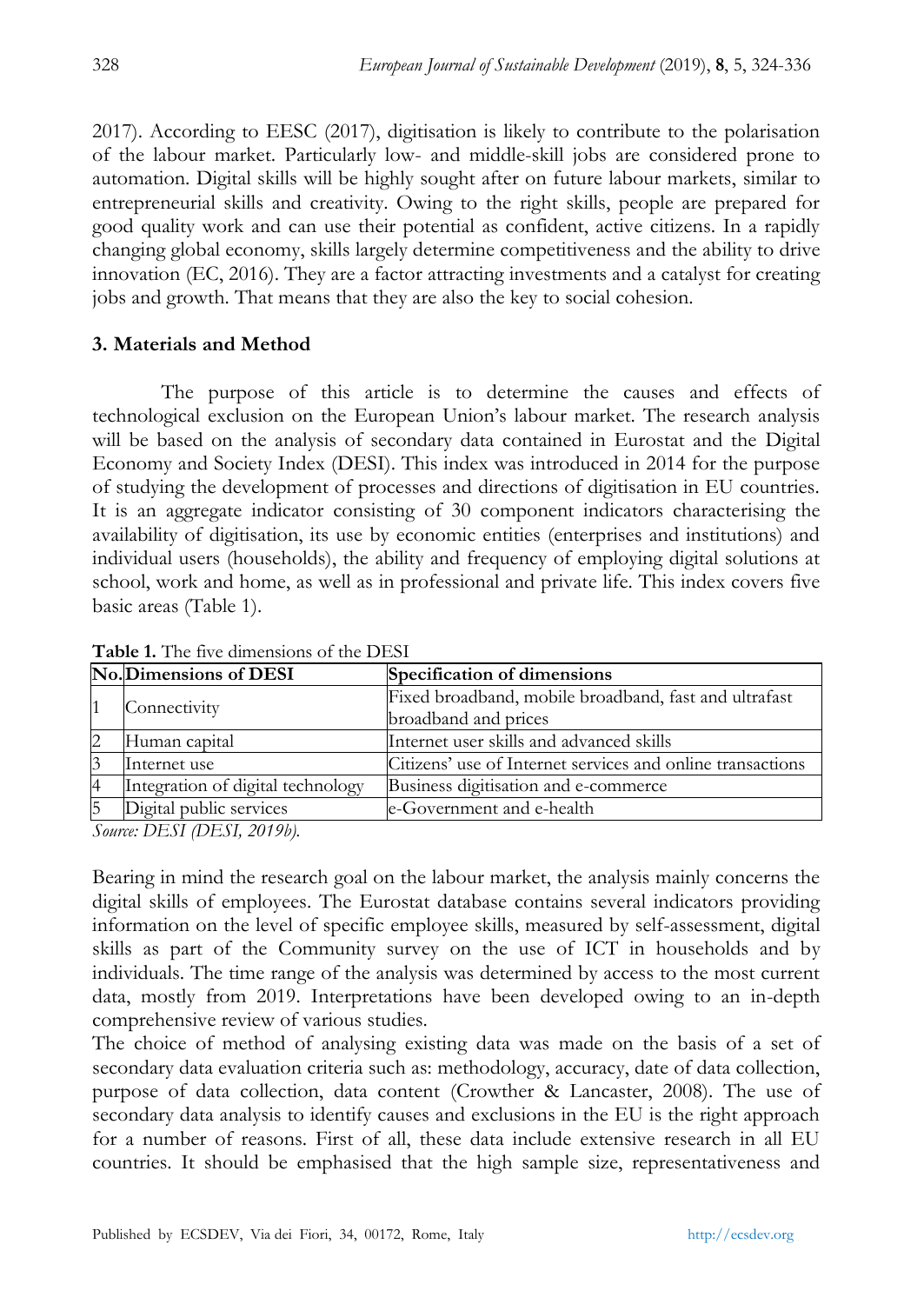number of observations provide sufficient information to assess the external validity of the data. Secondly, existing data allow for re-testing under the same conditions and according to a predetermined pattern, thus creating the possibility of replication. This is particularly important for ensuring the reliability of research analyses (Crowther & Lancaster, 2008; Easterby-Smith, Thorpe, & Lowe, 2002).

Despite many advantages, literature often indicates that results from secondary data analyses have limitations, namely that the information is too general and can rarely be directly used to solve specific problems (Beck, 2018). It should be emphasised that the use of secondary data analysis method in this article is justified as it allows identifying the level of digital exclusion in EU countries. On this basis, an attempt will be made to find an answer to the key research question, which is to what extent the phenomenon of digital exclusion in the EU occurs and what are the reasons and consequences?

## **4. Results**

#### **4.1 The current state of digitisation development in EU countries**

In analysing the current level of digitisation in the EU, we can employ DESI, which is calculated as a weighted average of indicators from five areas: connectivity  $(25\%)$ , workforce  $(25\%)$ , Internet usage  $(15\%)$ , technological integration  $(20\%)$  and digital public services (15%). Each area is described by several of the 30 component indicators (Figure 1).





*Figure 1. DESI indicators for EU countries in 2019 Source: DESI (2019b).* 

Taking into account these five areas, it can be concluded that differences between EU countries are noticeable primarily in the dimension of technological integration (using several digital technologies in a collective way), in the workforce and in the use of the Internet. In domestic terms, the DESI index of Finland, Sweden, the Netherlands and Denmark (over 68% of weighted averages) is twice as high as in Bulgaria, Romania and Greece (below 39%). For the European Union, the average result is 52.45%, which means that most countries (15 countries) indicate a level below the EU average, and only 1 3 countries above the EU average. The biggest differences in the development of digitisation between the most advanced country (Finland) and the least advanced country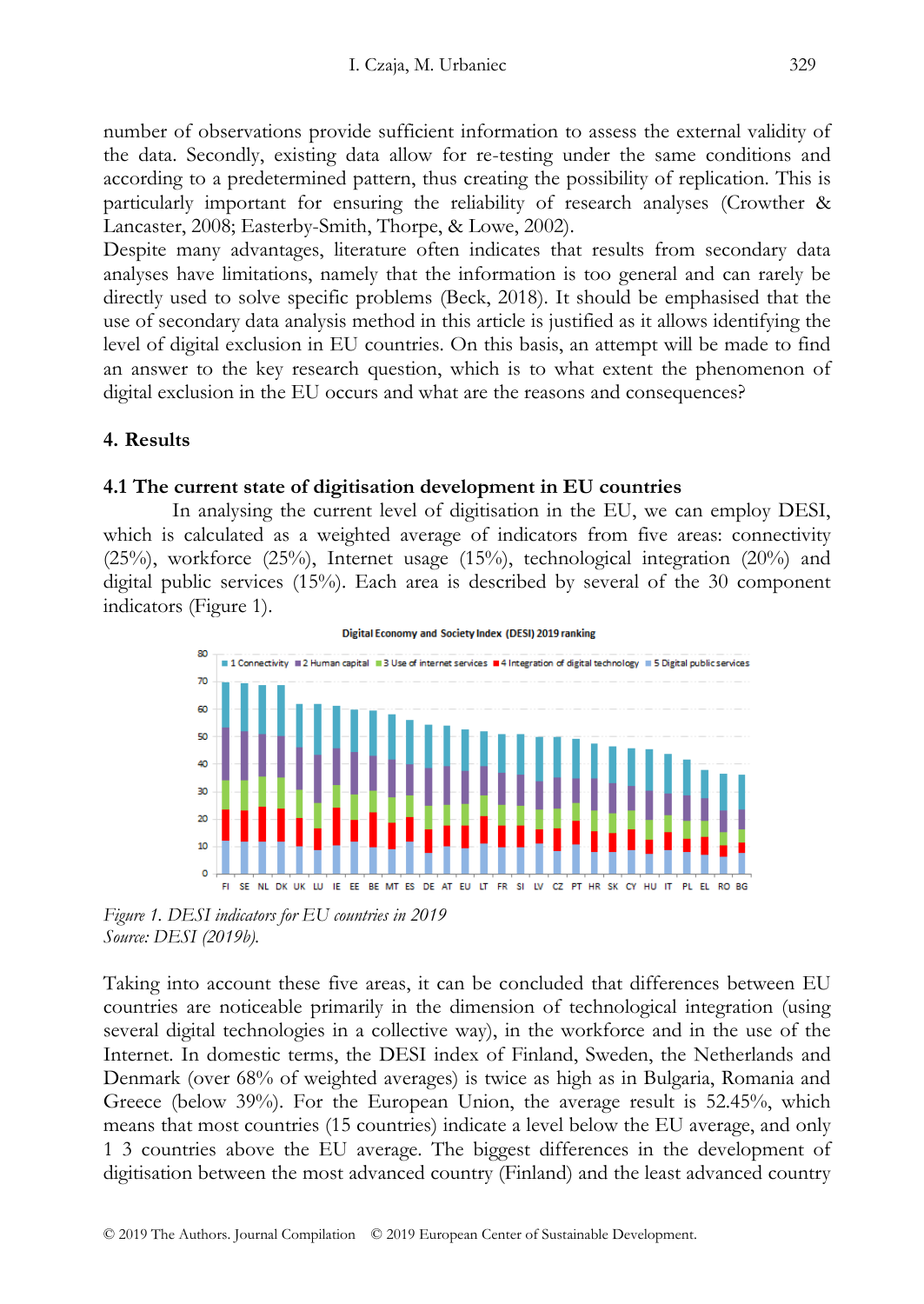(Bulgaria) in this ranking occur in relation to Human Capital, Internet Use and Integration of Digital Technology.

From the point of view of the labour market, the Human Capital area plays an important role, defining digital inclusion and skills, defined by two indicators: (1) Internet user skills and (2) advanced skills and development (Figure 2). The first is based on the European Commission's digital literacy index, which is calculated on the basis of the number and complexity of activities related to the use of digital devices and/or the Internet. The second includes indicators concerning the employment of ICT specialists and ICT graduates.



*Source: DESI (2019a).* 

According to the latest data, Luxembourg, the Netherlands and Sweden have the best results in terms of Internet literacy, while Finland, Sweden and Estonia have the highest scores in terms of advanced skills and development. Bulgaria, Romania, Italy and Greece are ranked lowest in terms of the size of human capital according to DESI.

## **4.2 Causes of digital exclusion due to lack of digital skills**

Digital skills are the key to combatting digital exclusion. Taking into account digital skills in individual EU countries (data unavailable for Italy), it can be noted that about 10% of the EU's workforce has no digital skills, chiefly because it does not use the Internet. In contrast, 35% lacks at least the basic digital skills currently required in most professions. The share of active workforce in the EU (employed and unemployed), which can be considered as lacking in digital skills (mainly because it does not use the Internet or does so rarely), is much higher in Member States such as Romania (26%), Bulgaria (25%) and Portugal (18%), although they are among the ones showing the greatest improvement in this respect. Conversely, a large proportion of the workforce (between 82% and 89%) in Member States such as Luxembourg, the Netherlands, Finland and Sweden have at least basic digital skills (Figure 3).



*Figure 3. Digital skills of the EU labour force in 2017 (% of individuals, by skills level)*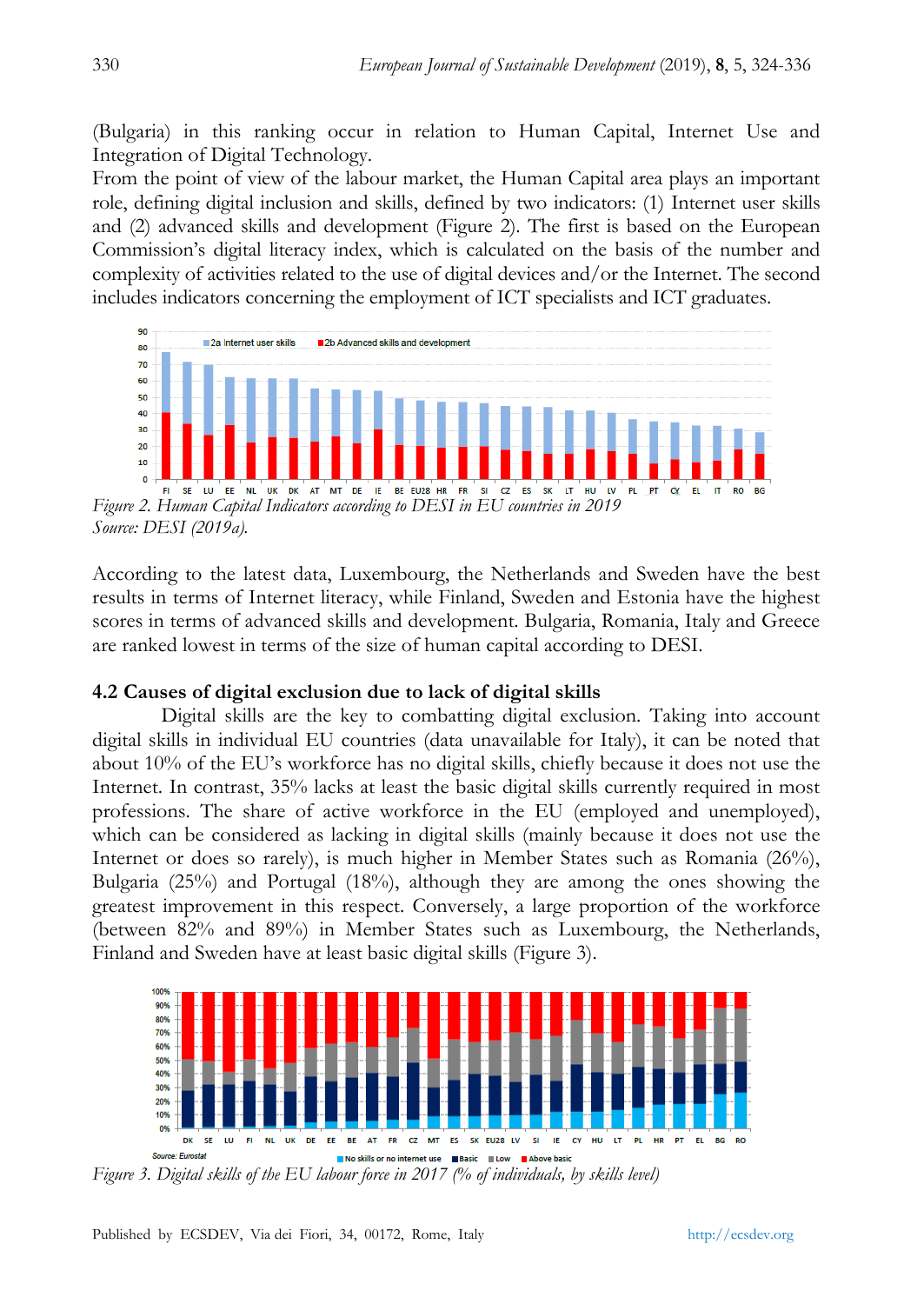The analysed indicators present serious digital threats and exclusion from the labour market in the context of the rapid digitisation of the economy. The most common reasons for lack of access to the Internet at home are a lack of need or interest (46% of households without Internet access in 2017), insufficient skills (43%), and high costs of access and equipment (32%). The impact of each of these factors varies greatly between Member States. For example, only 8% of Danish households without Internet access mentioned costs as a barrier, but up to 57% did so in Croatia and Hungary (DESI, 2019a).

The lack of appropriate skills remains by far the fastest growing factor discouraging employees from using the potential benefits of digitisation. This indicates a lack of motivation, which seems to be the greatest barrier to digital inclusion, especially for lowincome groups. The lack of motivation for using modern technologies can have various sources, such as lack of adequate knowledge on how to use the equipment and what opportunities the network can offer to users. A particularly important obstacle is the low level of knowledge about ICT, which influences the appearance of other negative phenomena: no need to use, inability to use and psychological problems, including fear and self-exclusion (manifesting itself in the "it's not for me" declaration) (Tomczyńska, 2017).

Another reason for digital exclusion may be different employee competences. The term "digital competences" includes a number of skills related to the use of modern technologies. Digital competences can be divided into the following skills: operational (e.g. activities necessary for operating a computer), information (e.g. searching, selecting, evaluating information), communication (e.g. e-mail, contacting, creating an online profile, issuing opinions), strategic (e.g. treatment of technology as a means for achieving personal and professional goals), creative (e.g. editing content according to personal preferences) (Jandric & Randelovic, 2018).

Taking into account digital skills, it can be seen that there is a clear difference in the professional hierarchy. Managers, specialists, technicians and officials are intense ICT users at work, while use for workers is low. Hence, a large group of employees who either rarely or never use ICT coexists alongside an increasing number of employees for whom ICT is an integral part of their work. These two groups have very different work experiences, which can have a huge impact on career development, professional mobility and working life.

Other equally important factors possibly affecting the digital divide include, among others, age, education, income, location, culture, language, disability (van Dijk, 2013). Another reason for the exclusion of some users of the labour market may be inadequate technology design and organisational structure. Alternatively, technology can be seen as a tool to strengthen an organisation that not only supports employees, but also develops and transforms the work environment (Sims, Fusaro, & Wolf, 2018). It should be added that the phenomenon of digital exclusion is also present in wealthier countries, although in a different form. Differences in access to new technologies in developed economies may be manifested on the same background, where other privileges of citizens are discriminated against. The most frequently mentioned aspects of digital exclusion are the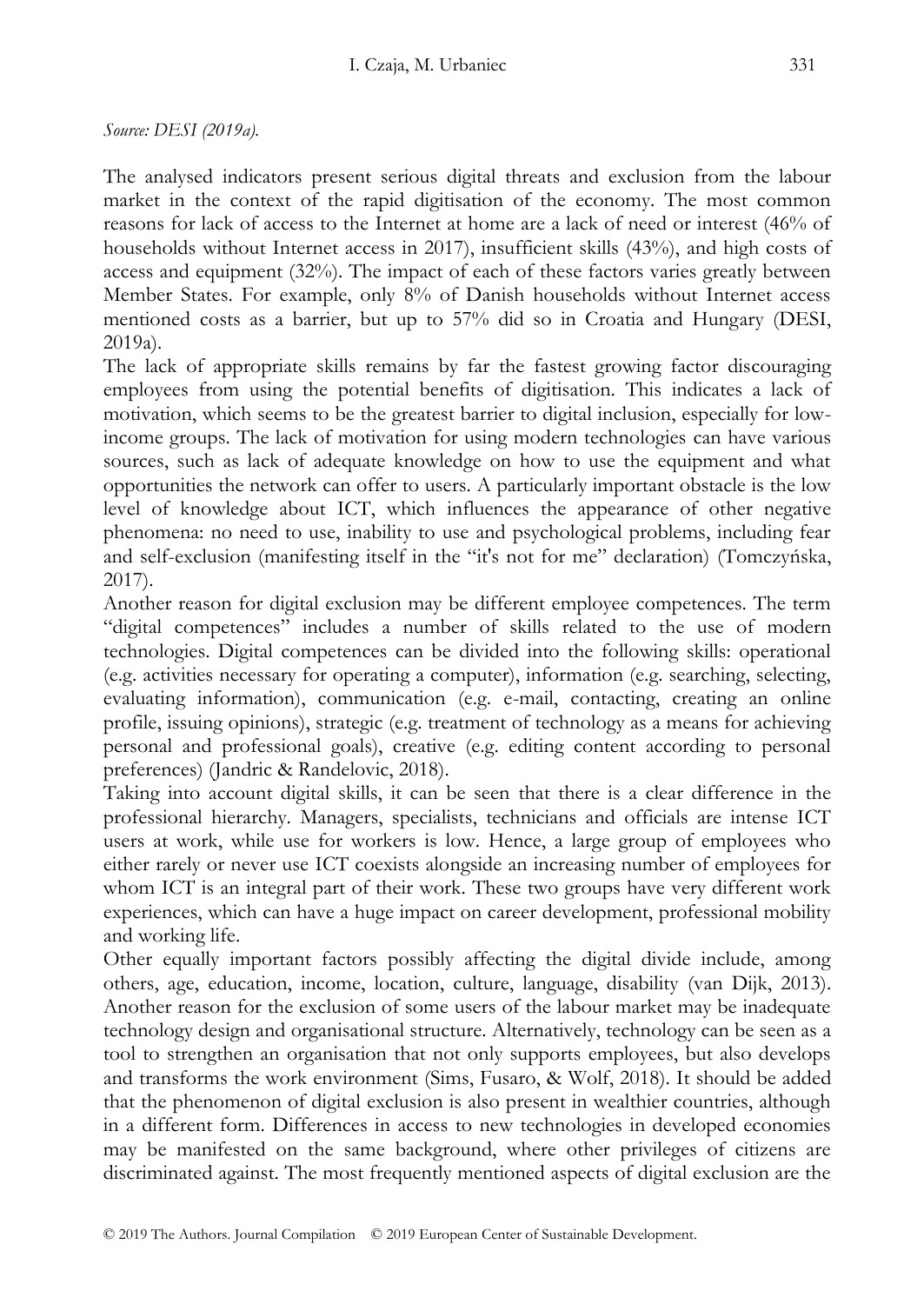division between women and men as well as division depending on age.

In conclusion, digital skills are essential not only for access to the labour market, but also for the benefits of the digital transformation currently under way. Ensuring that the EU's workforce has the necessary digital skills, including addressing the digital skill shortages in some groups, such as older people or manual workers, will therefore be indispensable for the creation of an inclusive digital economy and society.

## **4.3 The consequences of digital exclusion for the labour market**

Undoubtedly, digital exclusion – as a new type of social exclusion of the  $21^{st}$ century – is a phenomenon the consequences of which are perceived in many areas of life. Digitally excluded units are doomed to a worse position on the labour market, e.g. the lack of digital skills leads to a decrease in employees' competitiveness. Those who do not take advantage of ICT have less chance of finding a job or promotion in current ones, due to the lack of motivation and skills to improve their professional qualifications. In the context of digital exclusion on the labour market, it is important to indicate the possible effects on people which make it impossible to work or appear while looking for a job, but also which relate to work, remuneration, promotion, mobility and the possibility of changing jobs. Many jobs in traditional low-tech and medium-technology sectors do not require any digital skills. Current economic development forecasts for the EU indicate that the level of technological integration of enterprises in all sectors will grow and, in the case of high technology sectors, the technological leap may contribute to an increase in the level of digital skills. For example, in Denmark, Sweden (in 100%) and Ireland (in 99.7%), employees on the labour market are equipped with portable ICT devices and accessories, while in most EU countries this rate is below the EU average of 29.1% (Figure 4).



*Figure 4. Employees provided with portable devices in 2015 Source: EC (2019).* 

To counteract existing disparities, in 2016 the European Commission published a new program called "Skills Agenda for Europe" to strengthen human capital and increase employability and competitiveness. This program presents a series of activities and initiatives to address the digital skills deficit in Europe. The new program aims to improve the quality of skill formation by increasing the comparability of skills and qualifications and enhancing professional development. As highlighted in in the program "A New Skills Agenda for Europe", the rapid digital transformation of the economy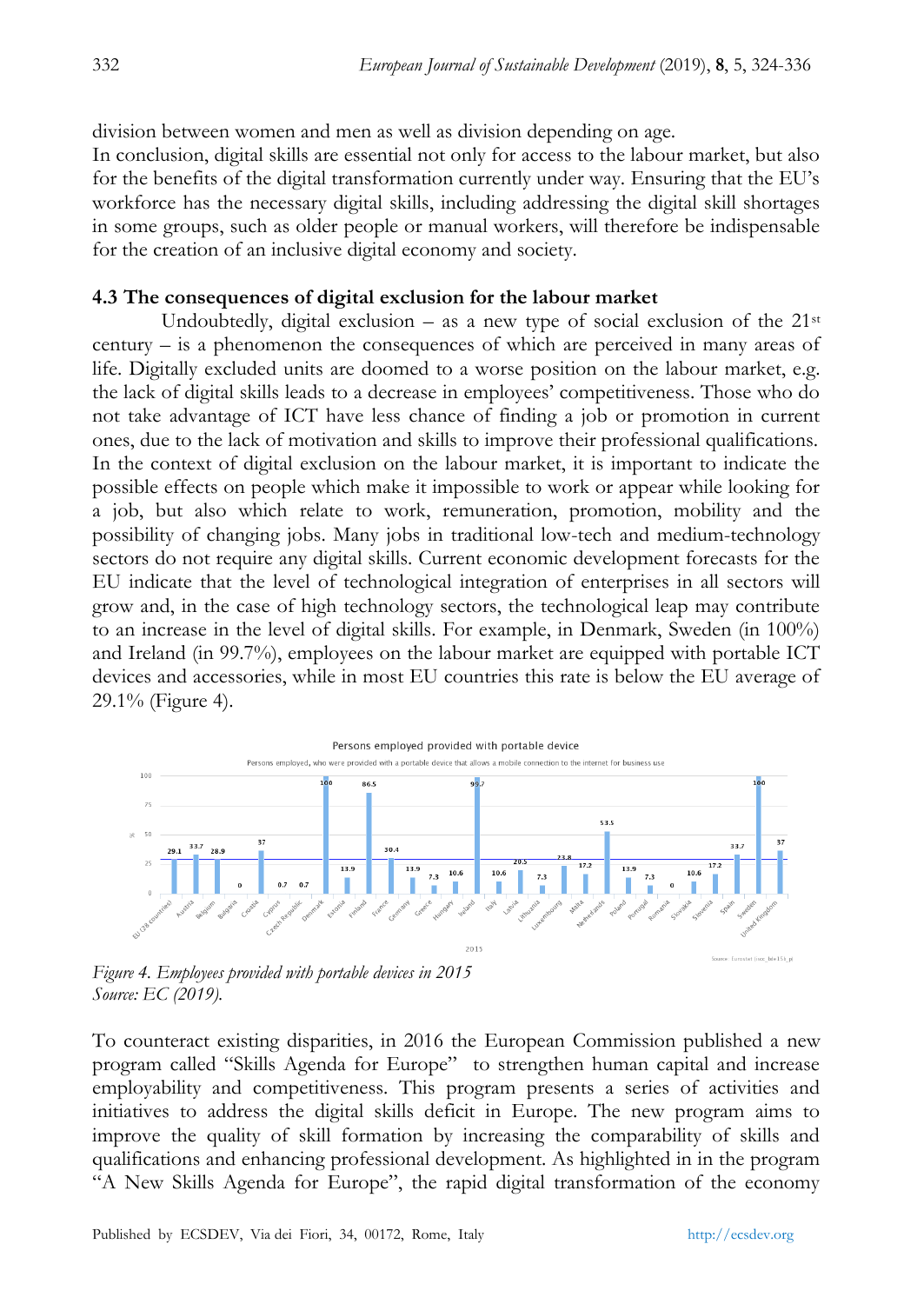means that almost all jobs – as well as participation in society in general – require certain digital skills. Digitisation causes changes in business models, creating new opportunities and paths to obtain employment that require different types of skills.

Therefore, the situation in the EU requires broad measures to be taken. The lack of adequate literacy skills is a problem for 70 million Europeans, and an even larger number of them have very limited skills in mathematical reasoning and digital skills, which puts them at risk of unemployment, poverty and social exclusion. It is estimated that over half of the 12 million long-term unemployed are low-skilled (EC, 2016). The main problems, among other factors, are skill shortage and mismatch. Many people do jobs that are unsuited to their abilities. At the same time, 40% of European employers have difficulties finding people with the skills they need to develop and increase their innovation. Not enough people demonstrate the entrepreneurial attitude and skills needed to start their own business.

According to the basic assumption, the level of digital competences affects the widely understood level of participation in various areas of social life (van Dijk, 2005). The model of this impact has been operationalised in the form of five key areas of social life (van Deursen, van Dijk, & van Helsper, 2014):

 economic – covering mainly issues related to employment and job search as well as the benefits of online shopping,

 social – covering the building of social ties and interpersonal communication and the related increase in social capital,

 political – involving, *inter alia*, participation in a political process (for example related to elections) or in non-institutional policy (for example in public debate on political issues) and civic participation,

 cultural – encompassing widely understood cultural activity as well as the sphere of education,

• institutional – including the use of public services and information, as well as medical services.

Considering the importance of technology for the labour market, it is extremely important to continuously search for ways to develop the digital divide and, as a result, digital exclusion. A careful look at the effects of the digital divide will help indicate the direction and speed of overcoming the digital gap. The effects of digital exclusion affect many aspects of social and economic development. We must remember that the electronic business environment sets completely new directions of action, carrying both opportunities and previously unknown threats.

## **5. Discussion and Conclusions**

The digital economy is crucial for innovation, growth, employment and European competitiveness. The proliferation of digital technologies has a huge impact on the labour market and the types of skills needed in the economy and society. Digitisation changes employment structure, leading to the automation of "routine" tasks and the creation of new and different types of jobs. This drives demand for more qualified ICT specialists in all sectors of the economy. Demand for digital skills is noticeable in almost all occupations. For example, professions such as engineer,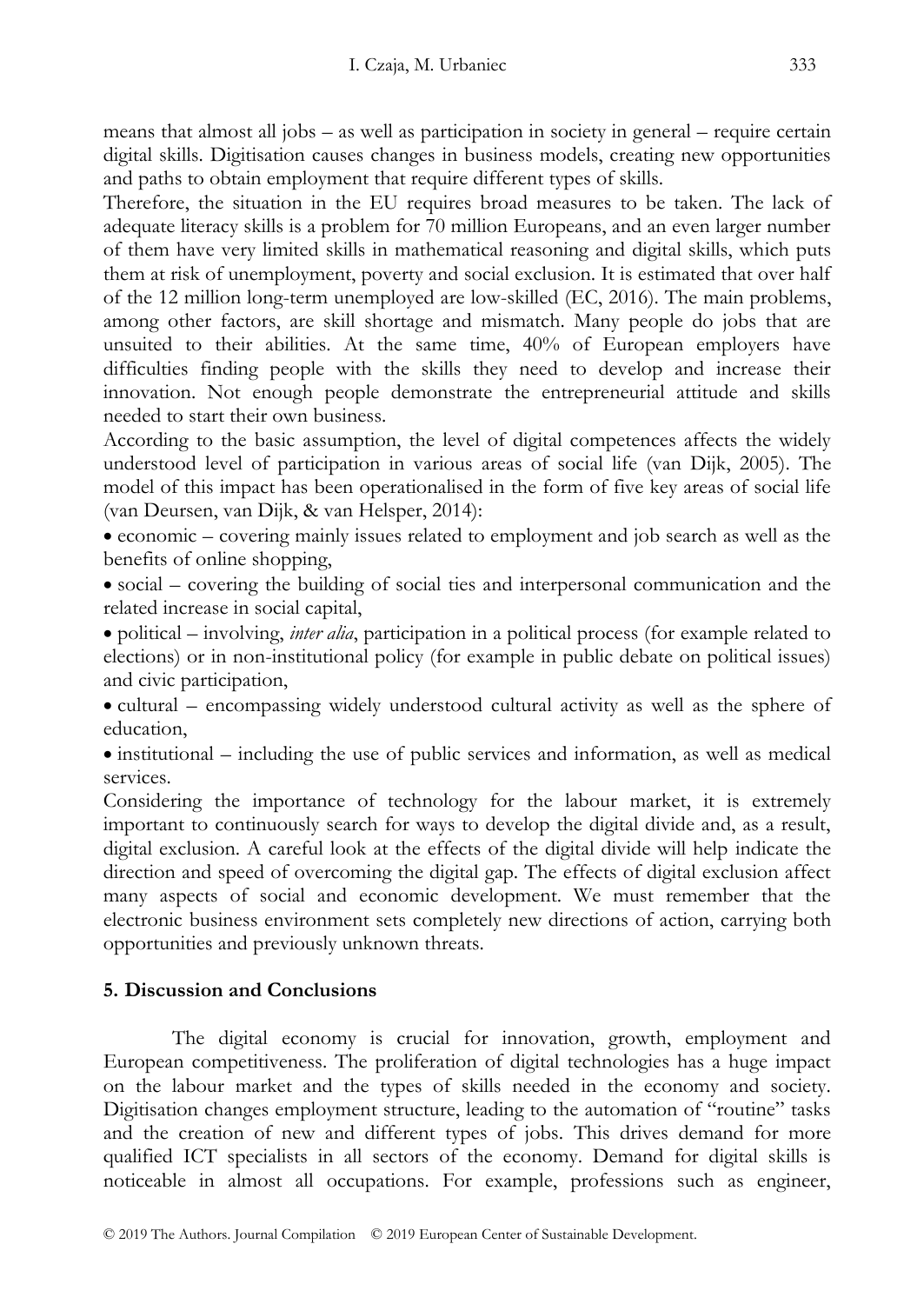accountant, nurse, doctor, artist, architect and many others require an increased level of digital skills. The digital economy applies to every sector of industry and public service, profoundly affecting people's daily lives (Peppard & Ward, 2016). Digitisation therefore leads to the fact that every citizen should have at least basic digital skills in order to be able to live, work, learn and participate in contemporary society. Digital skills are a basic condition of work and employment in a highly qualified economy. These skills are becoming more and more common.

The dynamics of the labour market is a very complex field dependent on many factors affecting the results, which makes it difficult to accurately determine causality and forecasting the consequences. However, in expert opinions on which tasks, jobs and industries will be most affected by automation, there is a general consensus that it must be necessary to equip current and future employees with skills allowing them to benefit from higher qualifications (and better paid ones) that result from automation, including robotics. At the same time, a clearer picture of low-skilled employment opportunities that will be created indirectly through technology-based innovation should be used to enable low-skilled workers who, for whatever reason, are unable to upgrade their skills to move to other sectors (IFR, 2017). The task of equipping current and future generations of employees with the opportunity to use the possibilities of automation rests both on the government and private sectors. The government must provide policies, incentives and programs to increase and retrain the workforce. Meanwhile, the private sector must invest more in skills training. The challenges of the modern era of globalisation, together with the fourth industrial revolution, create many opportunities and threats. Production automation, the digital revolution, robotisation, machine learning and further technological advances have a significant impact on the labour market and demand for digital competences, and digital skills.

The aim of this article was to analyse the causes and effects of technological exclusion on the labour market in the European Union, with particular emphasis on digital skills and labour market challenges in European countries. The results of the analysis show that the main reason for the limited development of the information society and thus the existence of the "digitally excluded" category is primarily a low level of digital skills, ineffective use of modern technologies, and lack of motivation. This means that digital exclusion should be treated in conjunction with other forms of social exclusion (non-Internet use is often associated with other forms of exclusion, such as low education, poverty or unemployment). The research results also show that the combination of skills needed in modern societies is becoming more complex and will evolve as a work environment with increased technological development, requiring future employees to develop digital skills and lifelong learning opportunities. Our findings are consistent with various recent empirical studies that have shown significant differences in real digital literacy among the population, depending on economic, educational, geographic and demographic differences (van Deursen & van Dijk, 2011).

Based on the analysis, it can be concluded that the technological gap in EU countries may be reflected in various reasons (e.g. age, education, income level, location, culture, language), while the key to the market is the ability to use the Internet not only for entertainment purposes, but to improve one's social and professional position. It requires a change of attitude towards modern technologies, greater educational and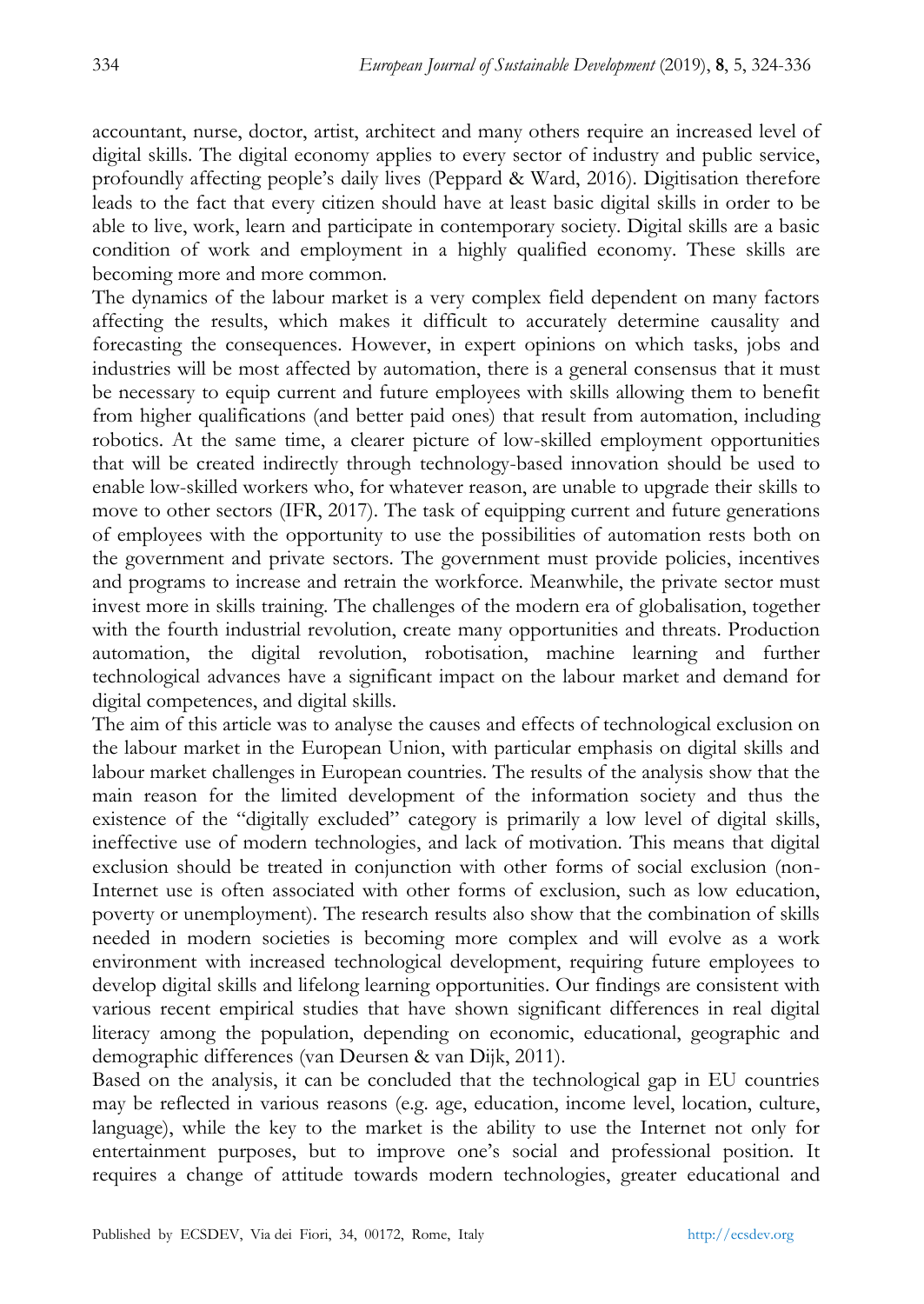professional activity, and undertaking economic activities on the labour market in the context of finding or creating sources of income and work.

Future research can focus on topics such as how companies can support the development of digital competences. It is possible to conduct further comparative tests to verify the correctness of existing indicators or to provide a more profound explanation of the research results. Further research may also focus on the possibilities and limitations of the fourth industrial revolution for the labour market, society and business, in order to provide a more in-depth understanding of the current challenges.

**Funding:** This research was funded by the Ministry of Science and Higher Education of the Republic of Poland within "Regional Initiative of Excellence" Programme for 2019-2022 (Project no.: 021/RID/2018/19).

#### **References**

- Batorski, D. (2014). Polacy wobec technologii cyfrowych uwarunkowania dostępności i sposobów korzystania. In J. Czapiński & T. Panek (Eds.), *Diagnoza społeczna 2013: warunki i jakość życia Polaków* (pp. 357-384). Warszawa: Ministerstwo Pracy i Polityki Społecznej.
- Beck, C. T. (2018). *Secondary qualitative data analysis in the health and social sciences* (1st ed.). London: Routledge,.
- Castells, M. (2001). *The Internet Galaxy: Reflections on the Internet, Business and Society*. Oxford: Oxford University Press.
- Crowther, D., & Lancaster, G. (2008). *Research Methods: A Concise Introduction to Research in Management and Business Consultancy* (2ed ed.). New York: Taylor & Francis.
- Cruz-Jesus, F., Oliveira, T., & Bacao, F. (2012). Digital divide across the European Union. *Information & Management, 49*(6), 278-291.
- DESI. (2019a). Human Capital Digital Inclusion and Skills. Retrieved from https://ec.europa.eu/newsroom/dae/document.cfm?doc\_id=59976
- DESI. (2019b). The Digital Economy and Society Index. Retrieved from https://ec.europa.eu/digital-singlemarket/en/desi
- Easterby-Smith, M., Thorpe, R., & Lowe, A. (2002). *Management Research: An Introduction*. London: Sage.
- EC. (2005). *e-Inclusion revisited: The Local Dimension of the Information Society*. Brussels: European Commission.
- EC. (2016). *A New Skills Agenda for Europe: Working together to strengthen human capital, employability and competitiveness. COM(2016) 381 final*. Retrieved from Brussels: https://ec.europa.eu/social/main.jsp?catId=1223&langId=en
- EC. (2019). Digital Transformation Monitor. *Digital Transformation Monitor.* Retrieved from https://ec.europa.eu/growth/tools-databases/dem/monitor/data-explorer/persons-employedprovided-with-portable-device
- Edwards-Johnson, A. (2000). Closing the Digital Divide. *Journal of Government Information, 27*(6), 898–900.
- EESC. (2017). *Impact of digitalisation and the on-demand economy on labour markets and the consequences for employment and industrial relations*. Brussel: European Economic and Social Committee.
- Eurofund. (2019). *Living and working in Europe 2015–2018*. Luxembourg: Publications Office of the European Union.
- Haddon, L. (2000). Social Exclusion and Information and Communication Technologies: Lessons from Studies of Single Parents and the Young Elderly. *New Media & Society*, 2(4), 387–408.
- Helsper, E. J. (2012). A Corresponding Fields Model for the Links Between Social and Digital Exclusion. *Communication Theory, 22*(4), 403-426.
- IFR. (2017). *The Impact of Robots on Productivity, Employment and Jobs*. Frankfurt am Main: International Federation of Robotics.
- Jandric, M., & Randelovic, S. (2018). Adaptability of the workforce in Europe changing skills in the digital era. *Zbornik Radova Ekonomskog Fakulteta U Rijeci-Proceedings of Rijeka Faculty of Economics, 36*(2), 757- 776. doi:10.18045/zbefri.2018.2.757